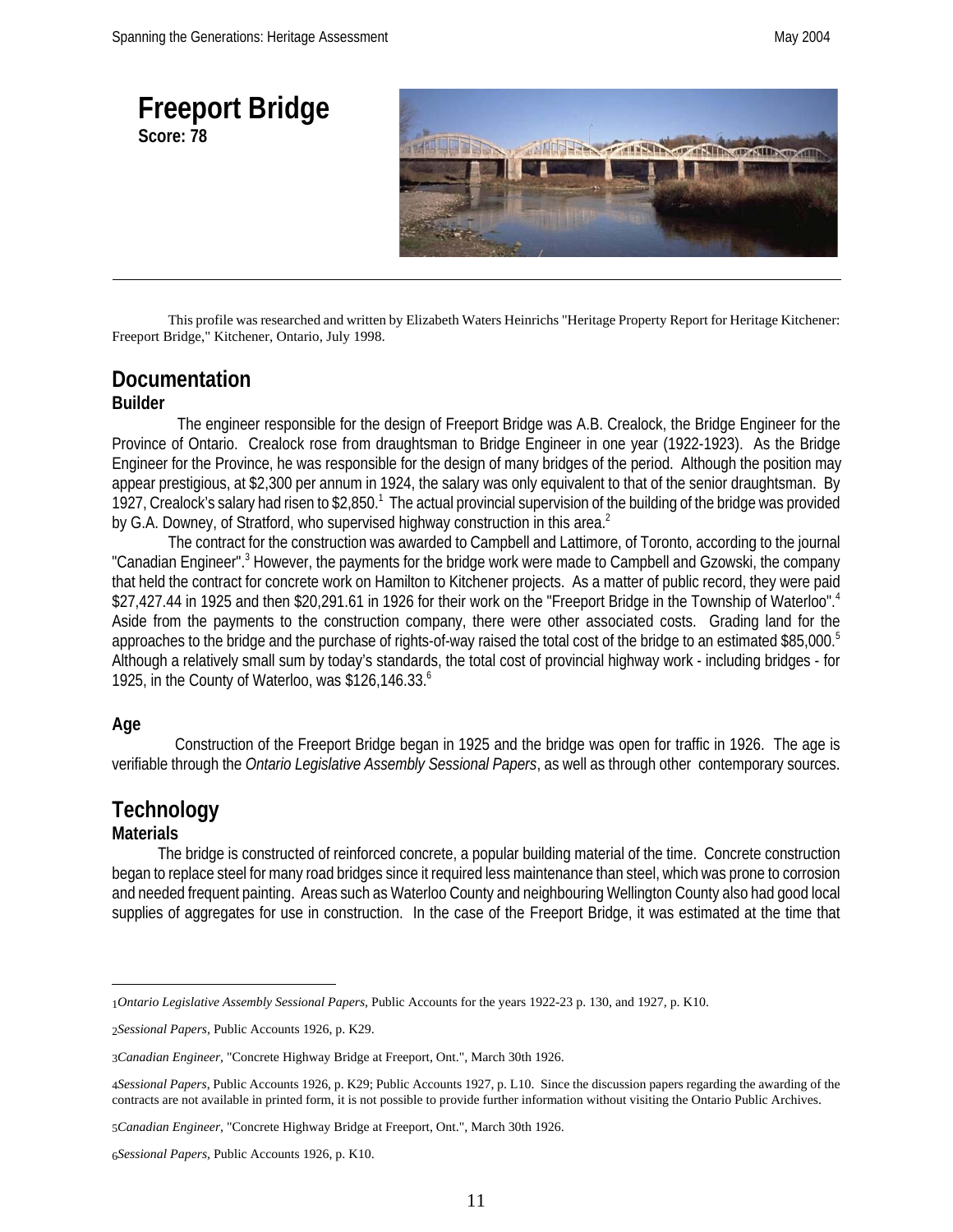"approximately 3,000 yards of concrete [were] poured, which required 150 tons of reinforcing steel and 4,500 barrels of cement".<sup>7</sup>

#### **Design/Style**

The Freeport bridge is a bowstring truss bridge with seven spans and six piers. This type of bridge was built mostly during the first third of the 20<sup>th</sup> Century. It is a good example of the period that saw a move away from steel truss bridges to concrete truss bridges. It represents a newer material use but an older engineering design. (By the early 1930s, there was both a newer design concept - the rigid frame bridge - and the use of the newer material).<sup>8</sup>

#### **Prototype**

For the 1920's, the six-foot wide sidewalk on the west side of the bridge was a unique feature on bowstring truss bridges. Although the same sidewalk is seen on the later Bridgeport Bridge, it was a new innovation at Freeport. According to the *Canadian Engineer,* this sidewalk was "a new feature in rural bridge design".9

#### **Structural Integrity**

This bridge remains essentially as it was at the completion of construction, although there have been some modifications made to the deck material and various repairs over the years. Although it is in need of further repairs, the 1993 Municipal Bridge Appraisal concluded there was "no serious evidence of structural distress" at the time. (Note: A complete rehabilitation of the bridge was undertaken in 2003.)

### **Bridge Aesthetics and Environment**

#### **Visual Appeal**

This is a very attractive bridge, which has strong visual appeal when viewed from the bridge itself or from the riverbanks.

#### **Integrity**

There is a high degree of integrity since the bridge is in its original location and retains its original visual characteristics.

#### **Landmark**

Freeport Bridge is well known locally as a distinctive bridge and is certainly one of the older bridges in the City of Kitchener.

#### **Gateway**

Although many people now approach the City on the newer part of Highway 8, this bridge does have a clear gateway function for those who use King Street, the old Highway 8.

#### **Character Contribution**

The bridge adds significantly to the attractiveness of the older part of Highway 8.

<sup>&</sup>lt;sup>7</sup> Canadian Engineer, "Concrete Highway Bridge at Freeport, Ont.", March 30<sup>th</sup> 1926.

<sup>&</sup>lt;sup>8</sup> Discussion of this progression can be found in David Cuming, Discovering Heritage Bridges on Ontario's Roads, (Ontario: Boston Mills Press, 1988) part 2, particularly pp. 51-56.

<sup>&</sup>lt;sup>9</sup> Canadian Engineer, "Concrete Highway Bridge at Freeport, Ont.", March 30<sup>th</sup> 1926.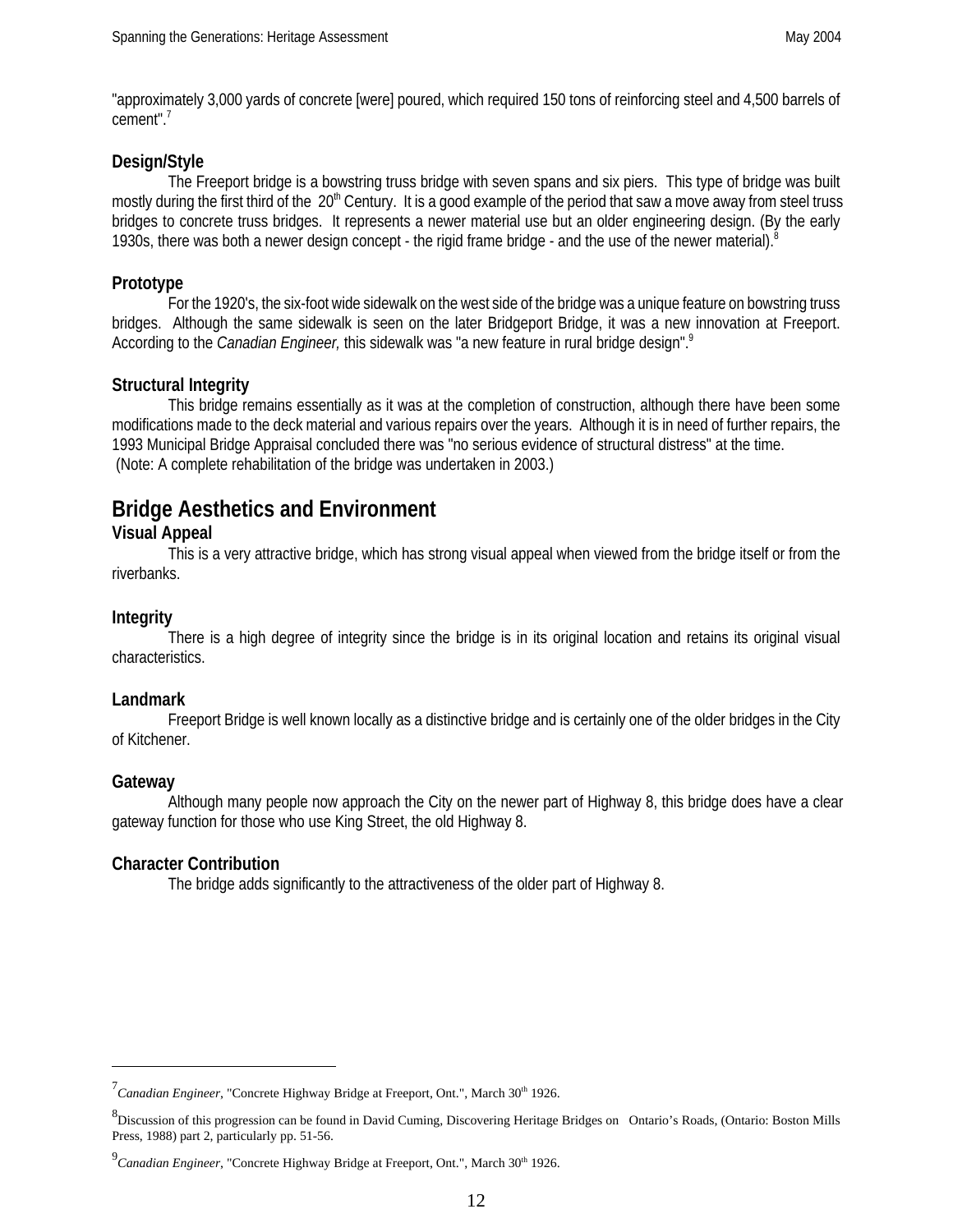### **Historical Association**

The Freeport Bridge is important historically because it is a part of the provincial highway upgrading which was undertaken after the Great War, in order to accommodate the rising popularity of the automobile. It represents an era which saw the rise of personal and leisure travel in an area which, only one hundred years before, had seen the first settlers.

As recently as 1992, the *Kitchener Waterloo Record* ran an article about a local resident who remembered the building of the bridge. Charlie Gottfried lived in the small house on the southeast bank of the river. The traffic on King Street (Highway 8) passed to the front of the house and the rail traffic passed to the back of the house. He recalled how he had made 50 cents per week selling water to the labourers who worked on the bridge. Some of those same labourers were Polish immigrants who, lacking other accommodation, dug caves in the riverbank and slept there wrapped in burlap.<sup>10</sup>

The present day Freeport area has long been an important crossing area for the Grand River. The present bridge is slightly downstream from the original fording place and is the fourth successive bridge in that approximate location. In 1820, the first bridge, a wooden structure, was erected to allow crossing when the water was too high to ford. Subsequently, another wooden bridge replaced that one in 1865, and beams from the second bridge were known to be in a barn in Preston (Cambridge) as late as the 1960s. Around 1880, the last wooden bridge was replaced with a steel bridge, which was the first one built in the county. When the steel bridge was taken down in order to build the present concrete bridge, two spans went to Woolwich Township and one to Wellesley.<sup>11</sup>

In the  $19<sup>th</sup>$  century, there was a significant settlement in the area of the Freeport Bridge, but little remains today apart from the older house on the southeast bank. However, the Region's bomb shelter/command centre, for local officials in the event of nuclear war, can be seen on the northwest bank close to the bridge. In spring and summer, there are many varieties of local wild flowers growing on the riverbanks in the area of the bridge. It also marks a popular local fishing spot.

#### **Bridge Group**

Freeport Bridge is one of a group of four bridges, two of which are in Kitchener, one in Cambridge and one in Caledonia. All were erected in a similar time period and are similar in style. They all represent part of the upgrading process that occurred between the Great Wars in this Province.

( Note: The Freeport Bridge was designated as a heritage structure by the City of Kitchener in 2003.)

<sup>10</sup>*Kitchener-Waterloo Record*, "Freeport Bridge Holds Many a Tale," September 20,1992.

<sup>11</sup>*Waterloo Historical Society Journal,* R.S. Oberholtzer, "One Hundred and Fifty Years of Change Along the Preston-Kitchener Roadway," Volume 51, 1963, pp. 80-81.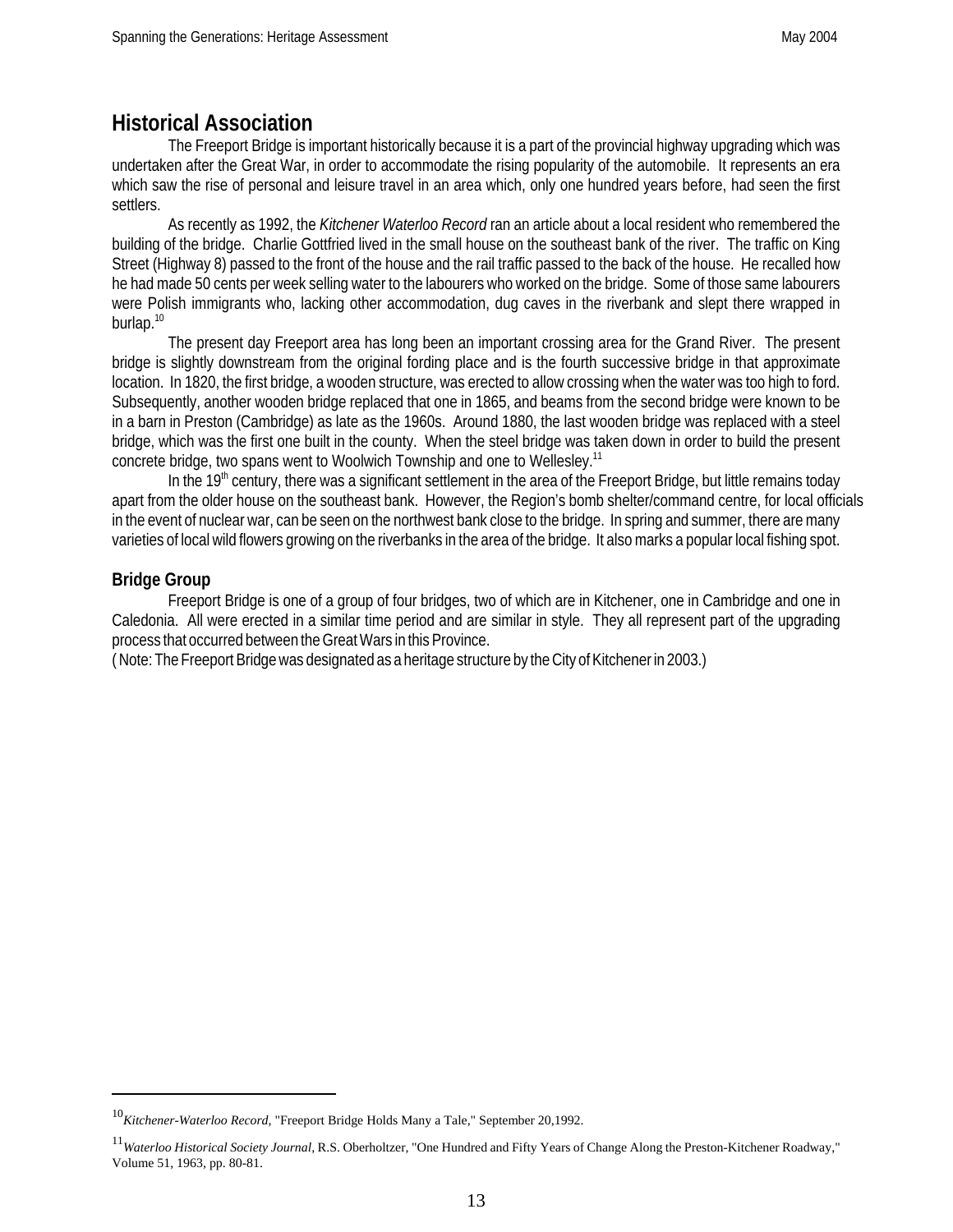# **Freeport Bridge**

**Location** MTO Site No. 33-136, King Street East, 0.2 km north of Riverbank Road, City of Kitchener.

| Bridge No.          | 000807                               |
|---------------------|--------------------------------------|
| <i>Jurisdiction</i> | Regional Municipality of<br>Waterloo |
| Year built          | 1926                                 |
| Drawings            | Regional HQ                          |

#### General Information **Components Components**

| Type              | <b>Concrete Bowstring</b>                          |
|-------------------|----------------------------------------------------|
| <b>Spans</b>      |                                                    |
| <i>Dimensions</i> | Length $160.1 \text{ m}$<br>Width $22.1 \text{ m}$ |
| Load Limit        | None posted                                        |

#### **Descriptive details**

This is a seven-span, concrete, bowstring arch bridge, with a concrete deck and asphalt wearing surface. This bridge represents the next step in bridge evolution, the highway bridge. This bridge crosses the Grand River along the Kitchener/Cambridge border. There are three bowstring bridges in the Region: Freeport, Bridgeport, and Main Street Bridge in downtown Galt. The bridge was completed rehabilitated in 2003.

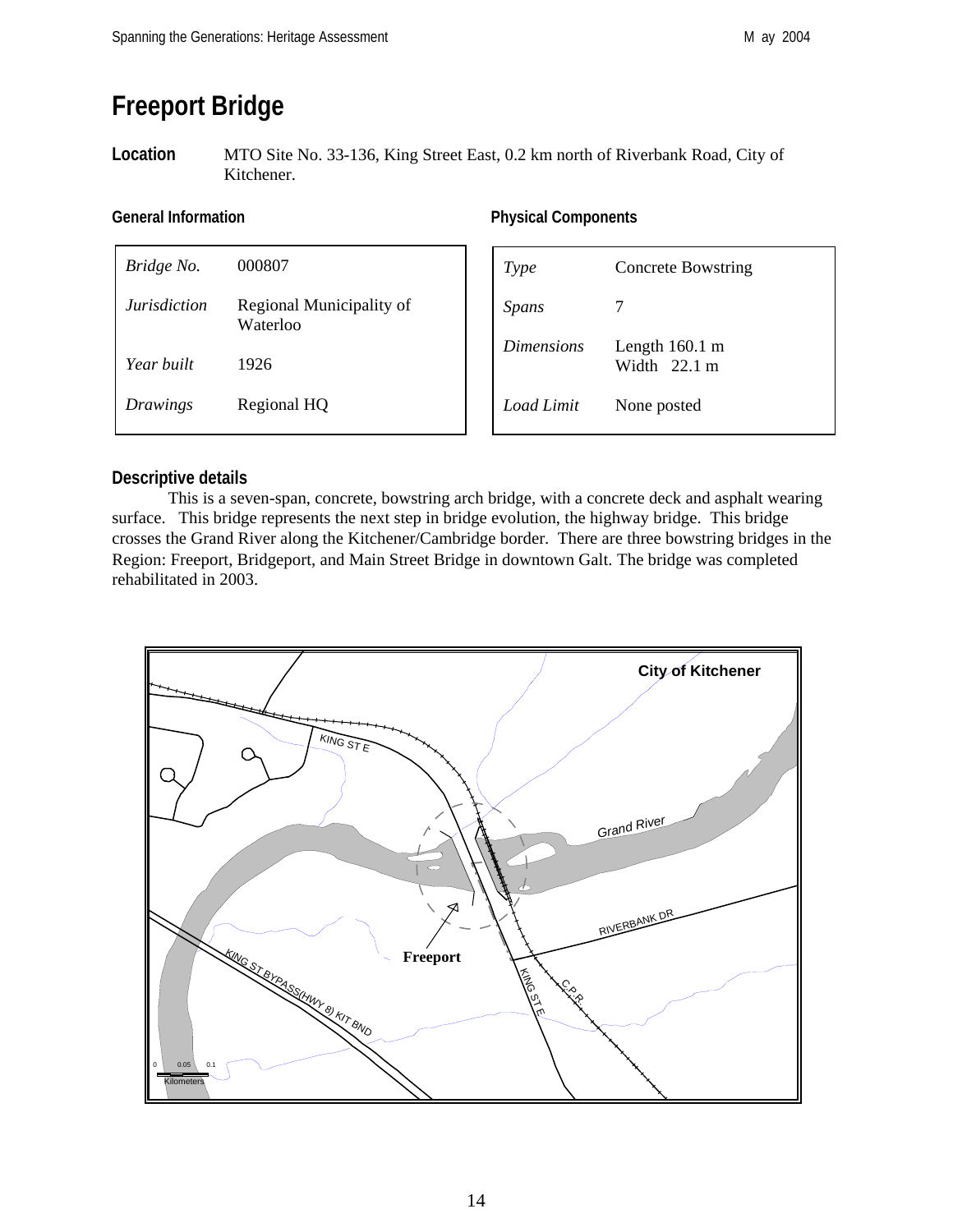# **Freeport Bridge**

North View



South-East View